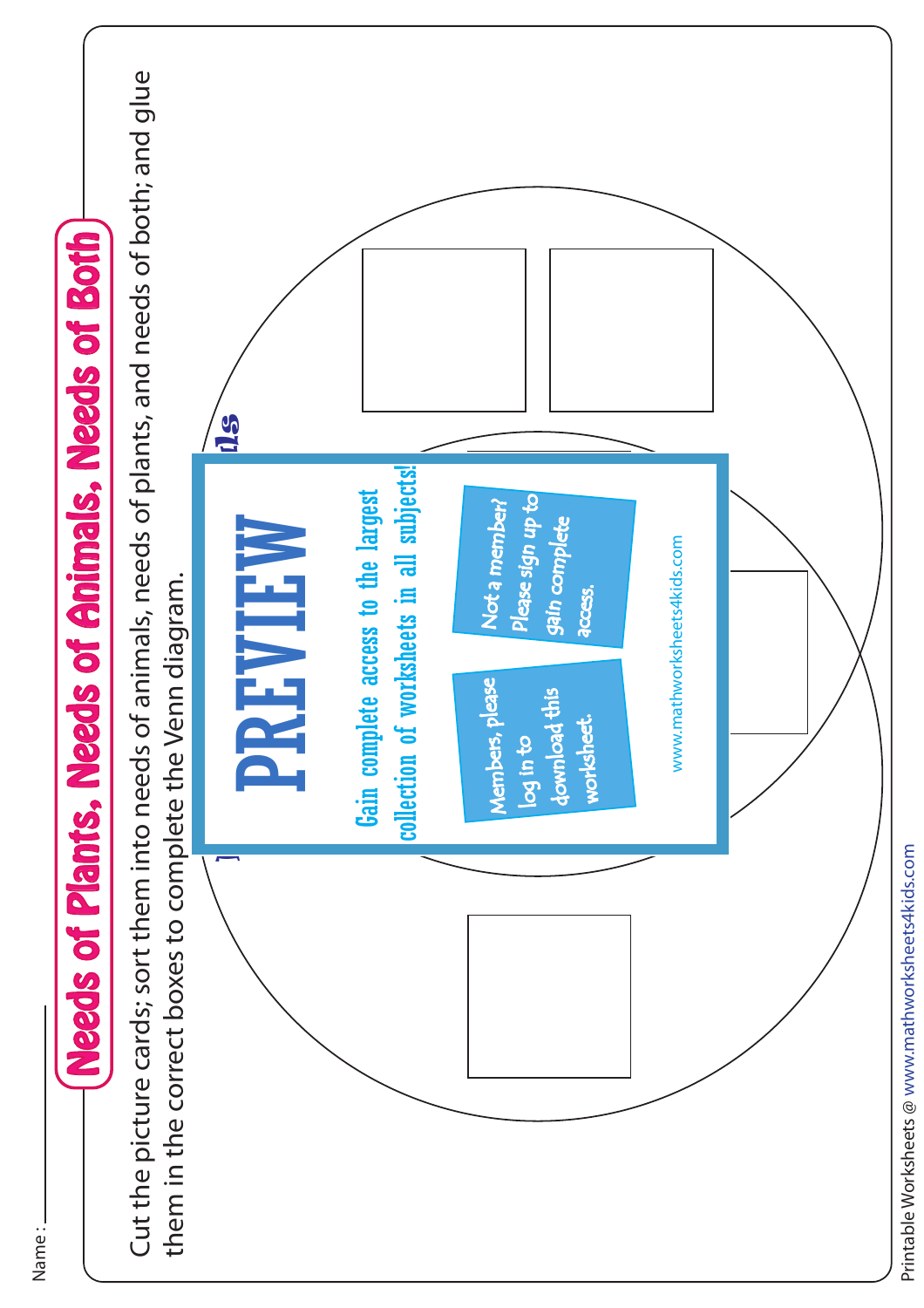## **Needs of Plants, Needs of Animals, Needs of Both** Needs of Plants, Needs of Animals, Needs of Both